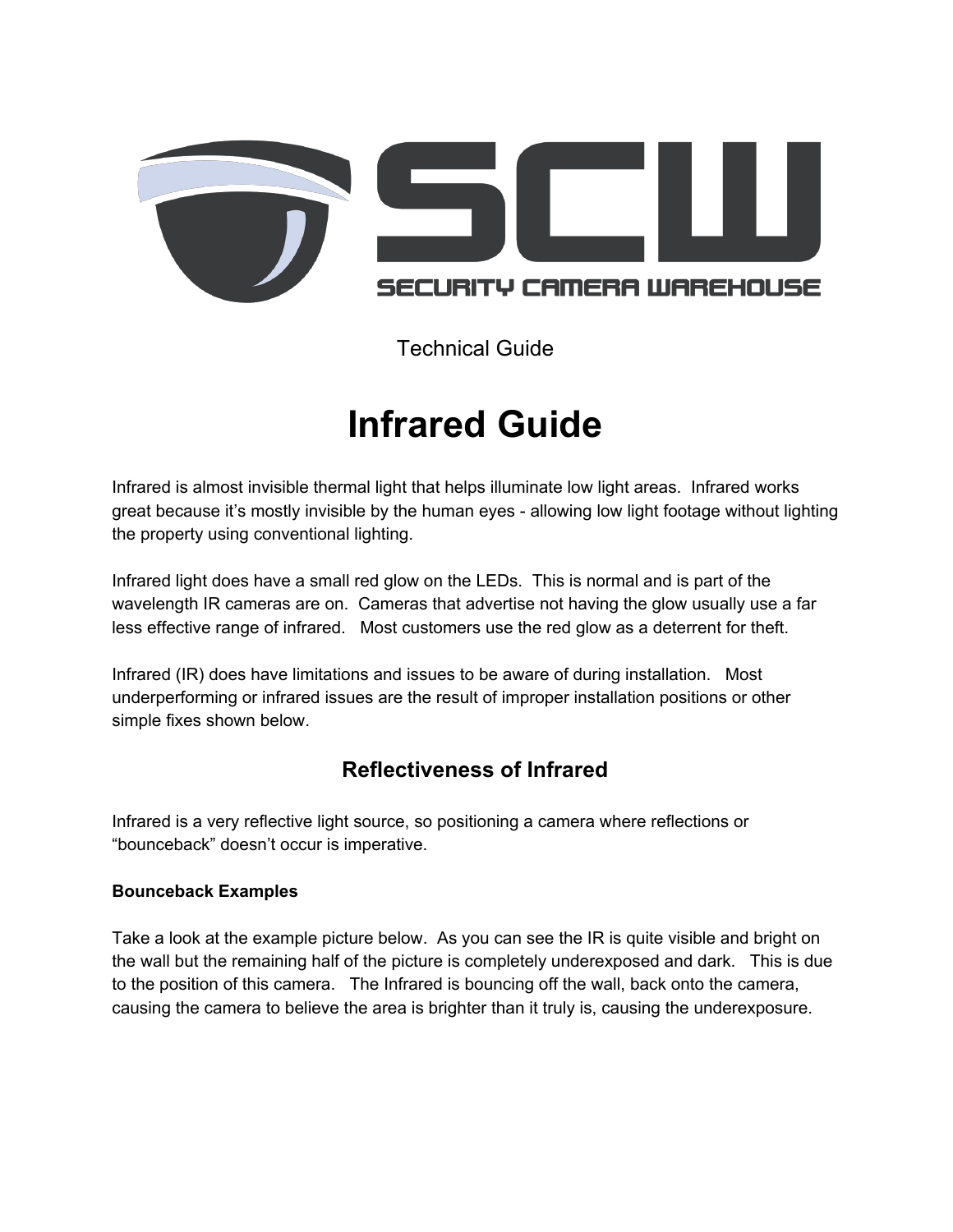



In the second example by moving the camera just slightly to the right, we maintain a far more evenly exposed area with minimal bounceback. In this example, moving it further to the right would be ideal.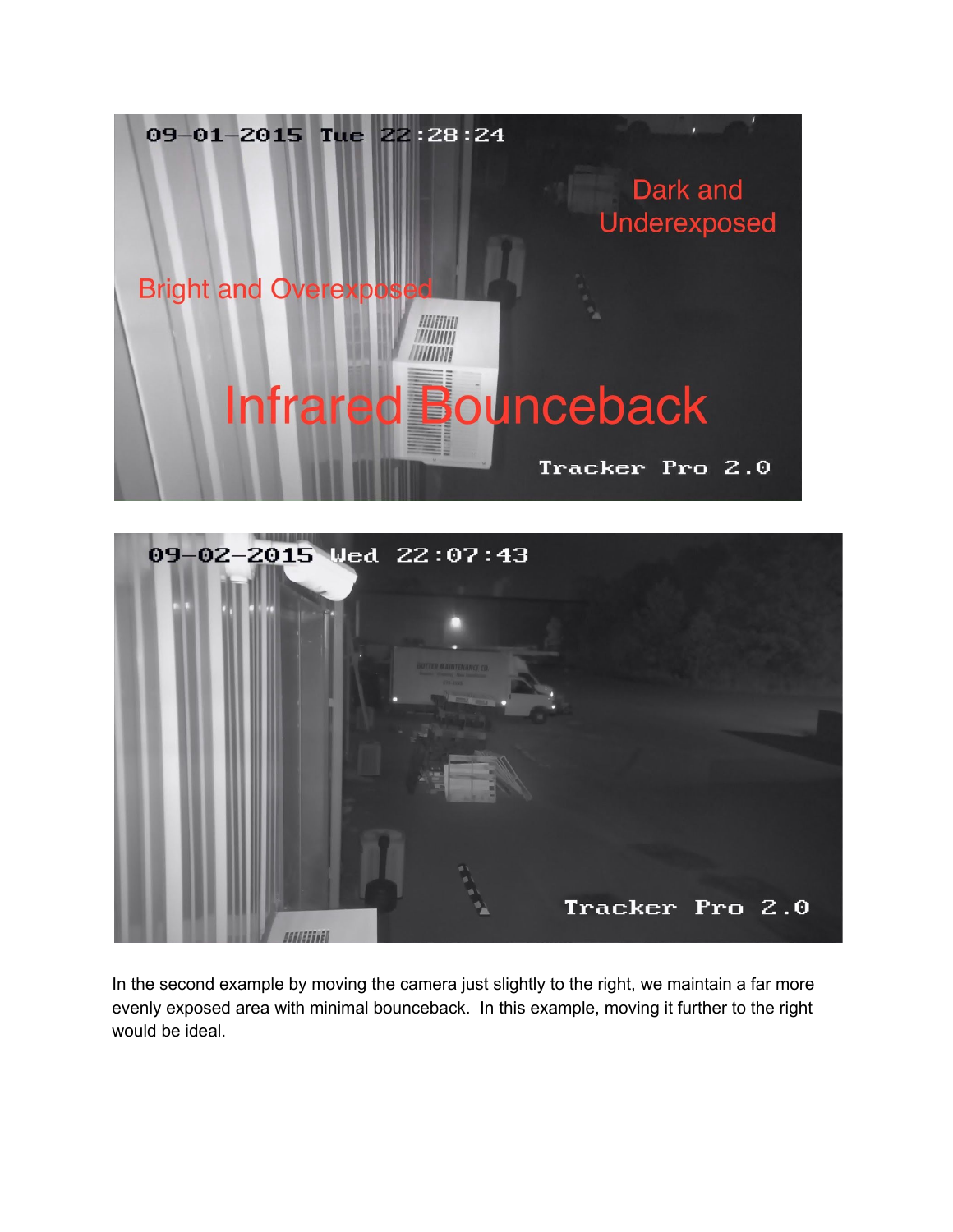Bounceback is also possible with other objects in front of the camera, such as eaves, branches, bushes, etc. Mount cameras away from immediate objects to prevent bounceback as well,



**Infrared Fogginess/Haze**

Infrared haze or fogginess as shown above is most common on Dome cameras such as the Guardian, Warden and Mosquito but can also happen on any camera that gets opened or touched.

There are three main causes for IR fogginess/haze

**Humidity** - When installing a dome or bullet camera, opening and then resealing the housing exposes the lens to the environment and can trap humidity in the camera. This causes small water droplets to form inside of the dome.

The easiest way to prevent this is to install on a less humid day. The less humid the day, the less likely moisture will get captured inside the dome. If already experiencing the issue, wait for a less humid day, open the the dome up, wipe and clean the inside of the cover/dome with a lint free cloth and close.

Most cameras have a package of silica beads that take care of most standard amounts of humidity but in more extreme cases you may want to put a few extra packets inside to deal with the moisture.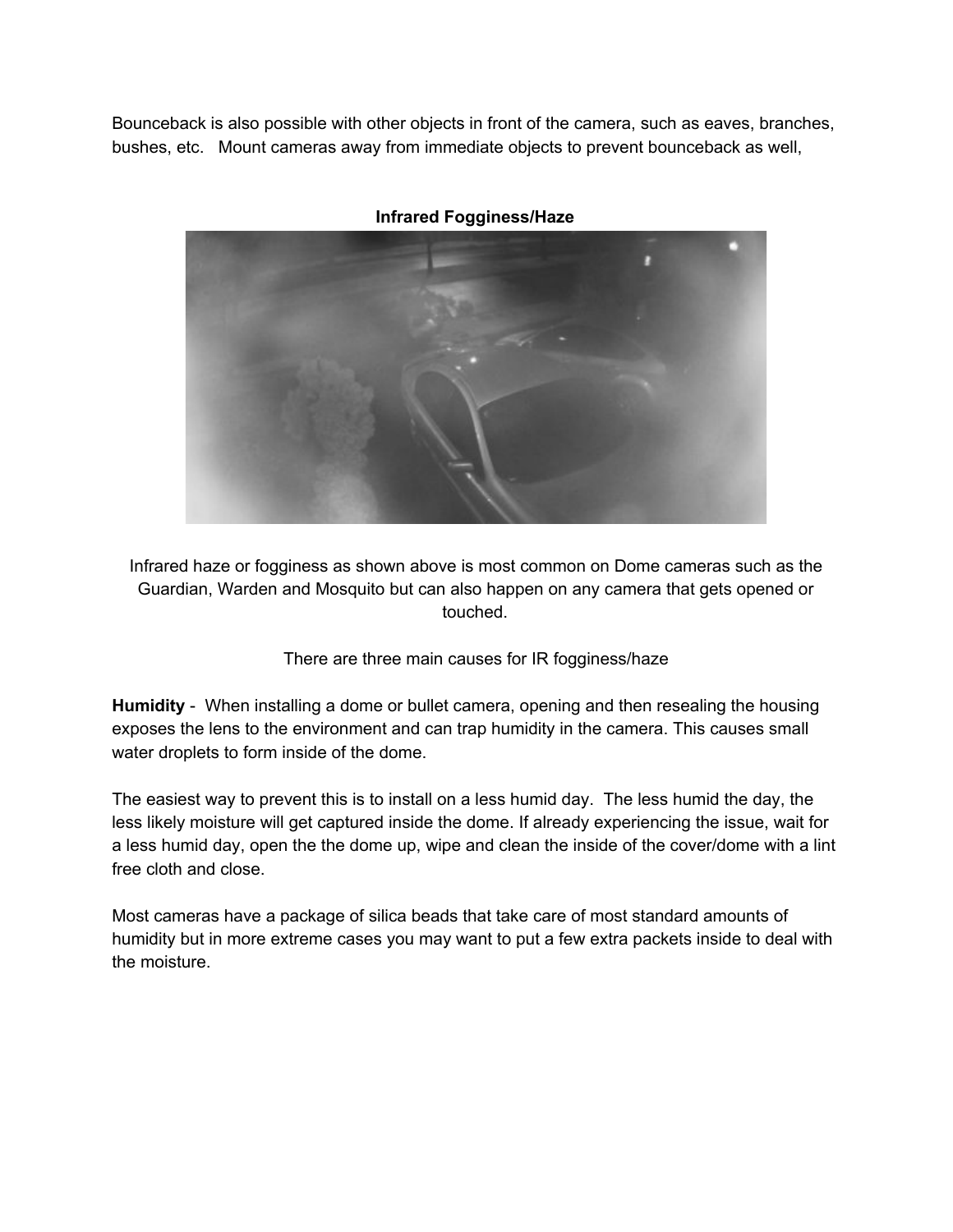

**Dirty Dome/Cover** - When installing any camera be careful of touching the outside of the lens or dome/cover area. Fingerprints or smudges on the dome/cover will also cause infrared fogginess.

Make sure dirt, dust, etc is kept off the camera and the cameras are kept clean.



**Model Specific Rings -** Most cameras need to be tightened to the fullest to ensure the infrared is working. Most dome cameras also have a special foam ring around the lens to prevent the IR from leaking in on the lens/sensor. Make sure each camera is fully tightened and that the foam ring is touching the glass.

**Infrared Insects** - Infrared, like any light source, attracts insects. Insects can have a surprisingly large impact on infrared

Insects can cause infrared bounceback, reducing quality like the above images show.

Insects more commonly have issues of setting motion detection off during the night.

There is no specific way to prevent motion detection from setting off bugs because the bugs get so close to the camera's sensor it appears big to the camera.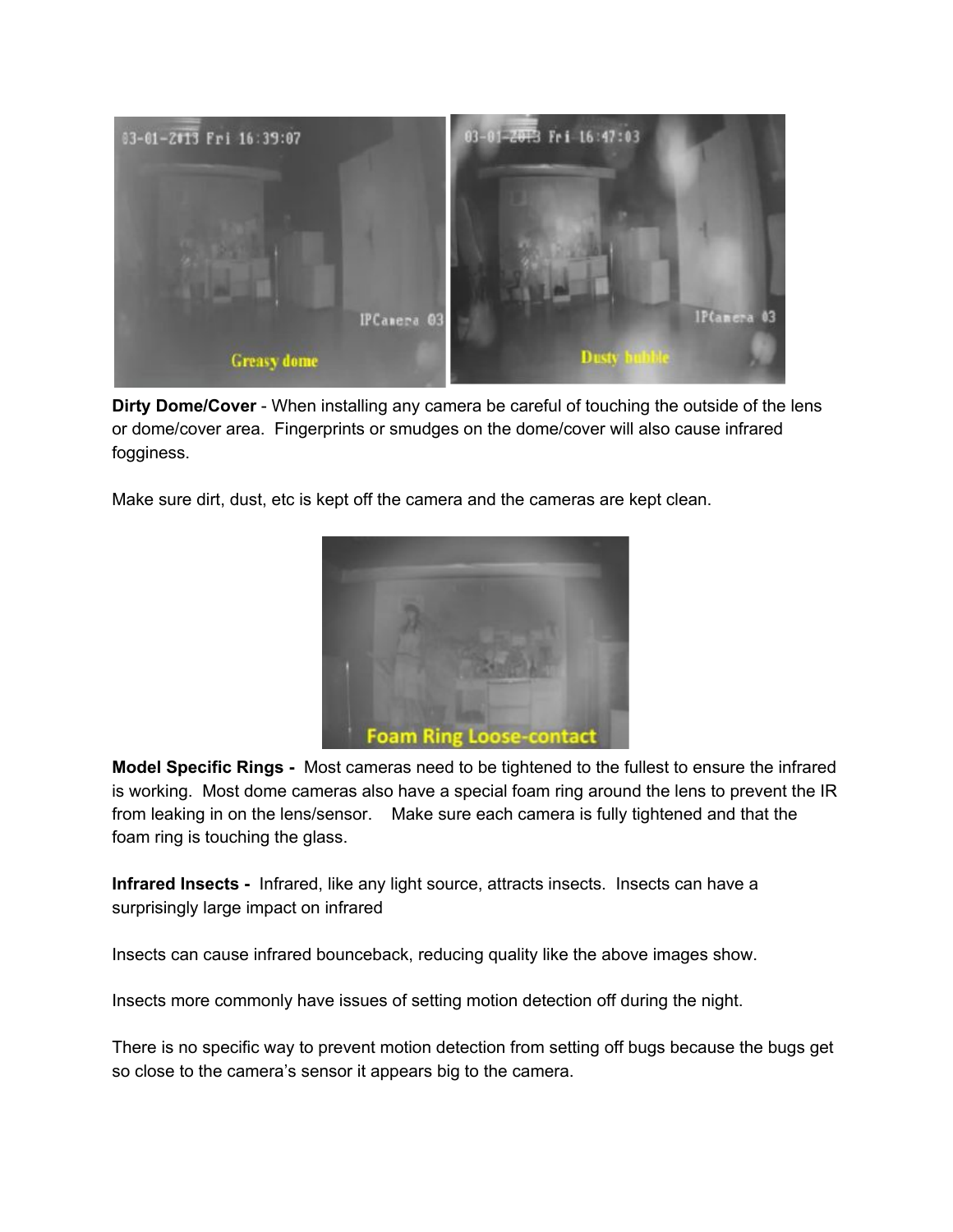The simplest fix for insects is to keep another light on. A front porch light or a flood light in the area will typically attract the bugs to that light and away from the camera. This fixes the issue for the majority of users.



#### **License Plates & IR**

License plate recognition even in broad daylight can be challenging - There are various factors that are involved in such as speed of vehicle, angle of the car, frames per second on the camera, etc.

During nighttime this challenge is increased exponentially. Beyond the standard factors you have to deal with IR and the reflectiveness of most license plates.

The next time you're at a parking lot you can take a look at the exit gate - there is likely a camera specifically dedicated to getting a license plate tag as the success rate is significantly higher than a multi-use camera in most situations.

For example - below is an example of a license plate from a fixed lens Wasp Pro 3.0 camera.